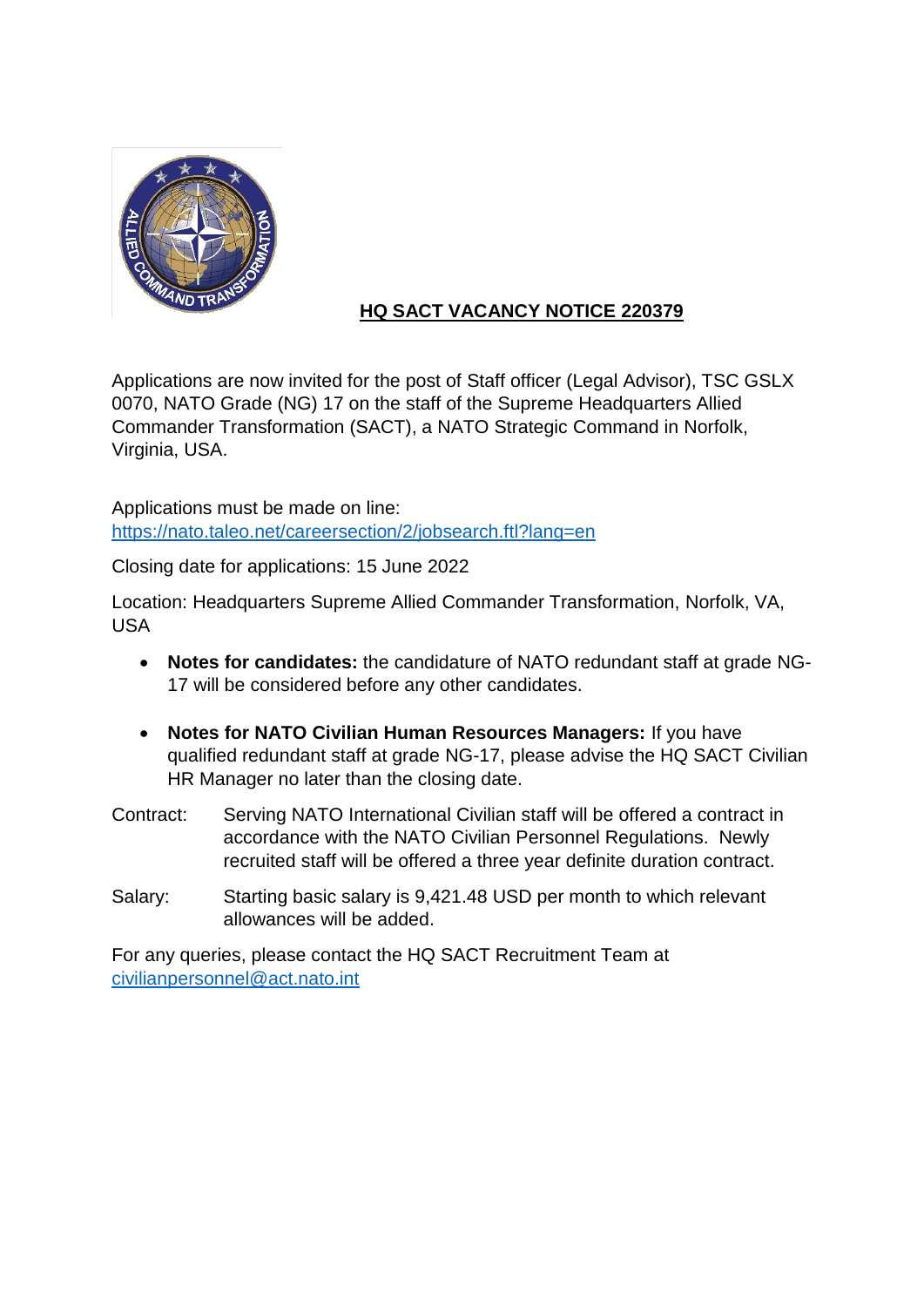### **Staff Officer (Legal Advisor) - TSC GSLX 0070**

### **NATO Body: Headquarters Supreme Allied Commander Transformation (HQ SACT), Norfolk, VA, USA**

**Schedule: Full-time**

**Basic Salary: 9,421.48 USD per month.** 

**Grade: NG 17**

#### **HQ SACT vacancy notice 220379**

????Are you an experienced Legal Advisor in public international law? If so, this position offers you a unique opportunity to support the NATO Alliance at its Warfare Development Command????.

#### **Post Context**

ACT contributes to preserving the peace, security and territorial integrity of Alliance member states by leading, at Strategic Command level, Warfare Development required to enhance NATO's posture, military structures, forces, capabilities and doctrines.

The Command Group provides general support, coordination, management, administrative service and specialist advice to SACT, DSACT and COS.

Chief of Staff (COS) is responsible to SACT and DSACT for the staff activity necessary to execute ACT's mission. It is the focal point for the implementation of the Commander's direction and guidance as well as the initiation and co-ordination of all ACT staff efforts.

The Staff Advisory Group (SAG) is comprised of different competencies grouped into several offices (Political Advisor, Legal Advisor, Gender Advisor, Financial Controller, Command Auditor, Communication Branch and Pentagon Liaison). It works under the direction and guidance of COS and provides general staff support, coordination, management, administrative service, and specialists' advice to SACT.

As part of the Staff Advisory Group, the Legal Affairs Office at HQ SACT has two main functions:

1. To organize, oversee, and provide for the delivery of legal services throughout Allied Command Transformation, including HQ SACT and subordinate activities at the Joint Warfare Centre (Norway), the Joint Force Training Centre (Poland), the Joint Analysis and Lessons Learned Centre (Portugal) as well as the ACT Staff Element (Mons, BE) and SACTREPEUR (Brussels).

2. To provide advice, analyses and implementing documents to the Supreme Allied Commander and his headquarters staff and subordinate activities regarding the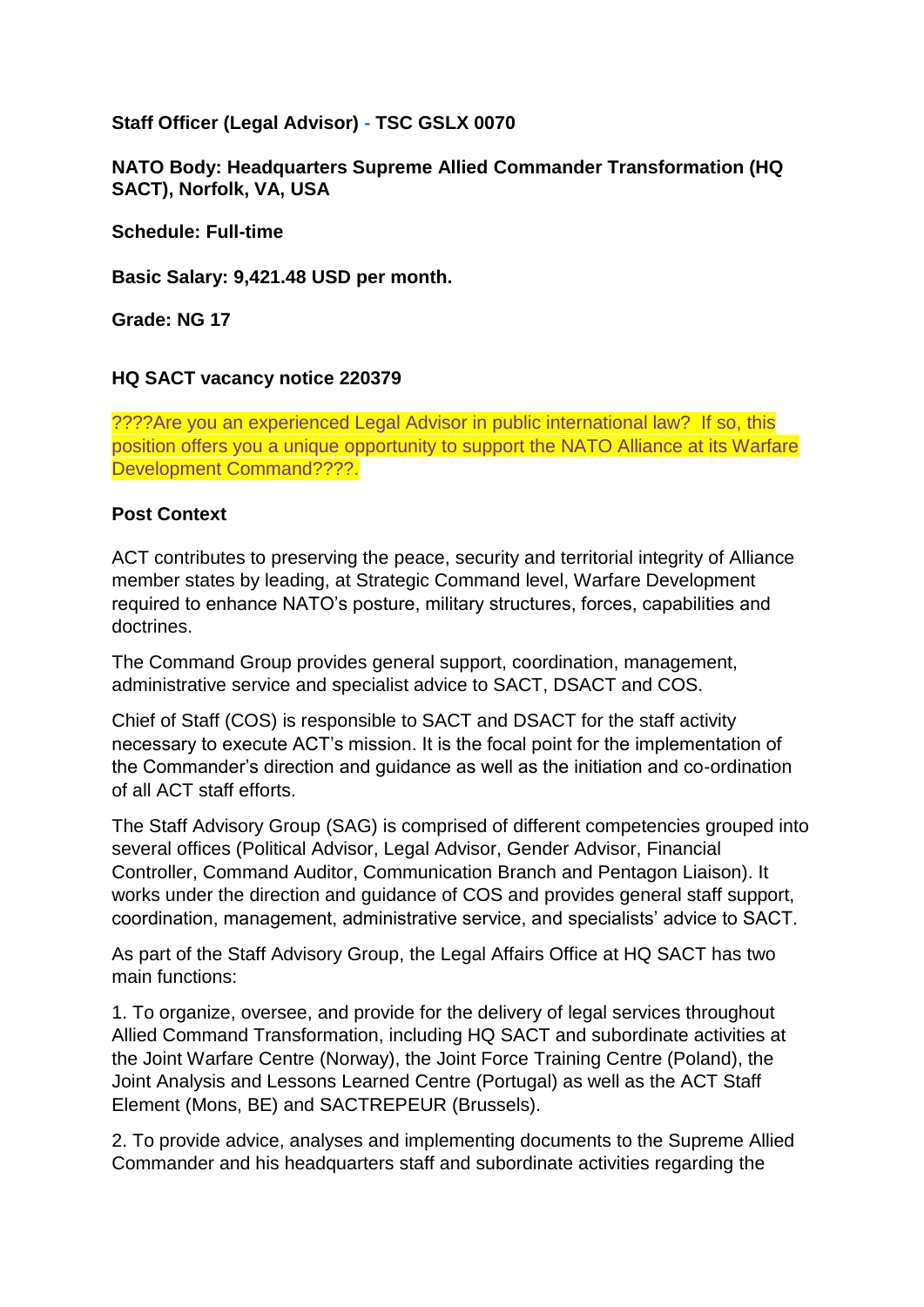applicability of NATO policy and regulations and also international and national laws and regulations that affect the responsibilities, functions, and activities across ACT.

Staff Legal Advisor for HQ SACT elements in Europe.

### **Reports to:** ACT Legal Advisor

### **Principal Duties:** His/her duties are:

a. In coordination with the HQ SACT Legal Advisor Office, provide legal oversight and support to HQ SACT's subordinate activities and interests in Europe. Such support may include legal analysis, advice, and negotiations in case of local contract and personnel disputes; development, negotiation, and staffing of agreements to reflect the new ACT structure and the development of ACT policy; provision of legal guidance on local SOFA issues and other treaties; and furnishing legal support to transformation issues and initiatives being staffed at SHAPE and NATO Headquarters.

b. Serve as Legal Advisor for the Director and staff of the HQ SACT Staff Element in Mons, Belgium.

c. Provide legal support to SACTREPEUR and his staff (NATO HQ, Brussels) for fiscal and personnel issues, contracts and claims, host-nation support and SOFA issues, international and operational law, and other issues as assigned.

d. Provide legal policy, guidelines and support to NATO School Oberammergau and Educational and Training Facilities. Serve as ACT's point of contact for legal training concerns and issues. Conduct periodic visits to NATO School Oberammergau and Educational and Training Facilities in Europe to monitor and assess quality of legal training. OPR for the legal courses sponsored at the NATO School Oberammergau.

e. Provide legal guidance on environmental, administrative and personnel issues raised by the activation and deactivation of commands and other NATO entities.

f. Coordinate with the NCIA on legal matters pertaining to policy, doctrine, research and development.

g. As directed, represent the HQ SACT Legal Advisor Office at meetings, seminars, courses, conferences, working groups, boards and similar functions. As directed, represent SACT in his capacity as Head of NATO Body before the NATO Civilian Appeals Board.

h. On behalf of ACT Legal Advisor and as directed, serve as primary ACT legal interface with the United Nations, Non-Governmental Organizations (NGO), and other International Organizations (IO) whose activities impact on ACT's mission.

i. Serve as Coordinating Editor and Publisher of the NATO Legal Newsletter and Legal Gazette, producing a minimum of three issues per year.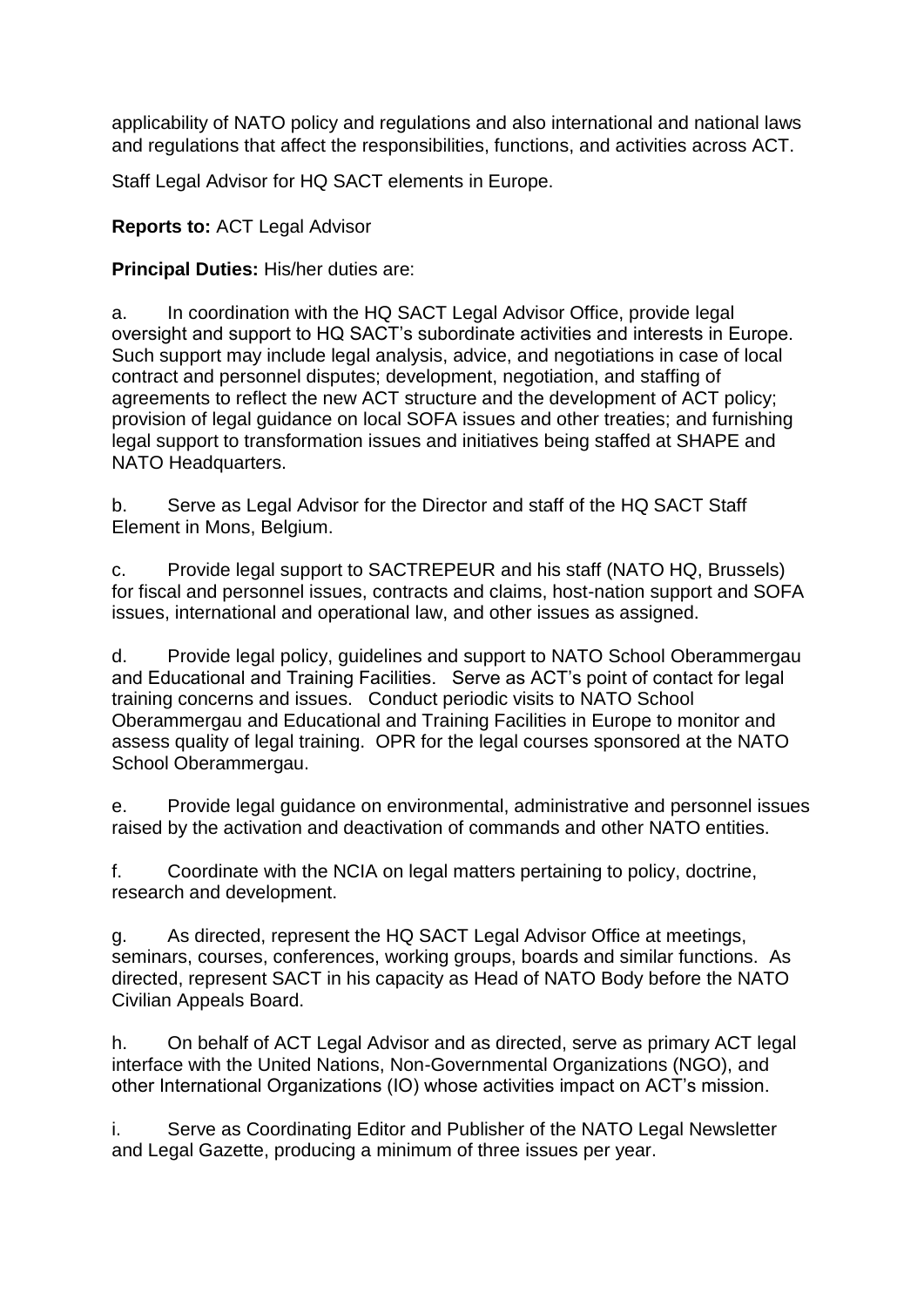j. Serve as primary POC within the NATO Legal Community for legal knowledge sharing and available Information Technology capabilities to improve the compilation, retrieval, and distribution of legal materials within NATO.

k. Augment the staff of the Joint Warfare Centre (Norway) and the Joint Force Training Centre (Poland) to provide legal support for major exercises and ACTorganized experimentation projects. Coordinate with the NATO School, JWC and JFTC to ensure the effective linkage between individual legal education and training provided at the NATO School with the staff and unit training provided by JWC and JFTC directed exercises.

l. Liaison with SHAPE on legal matters requiring Bi-SC attention and a common NATO effort.

m. Conduct appropriate liaison with international, national and regional authorities to accomplish the responsibilities listed in this section.

# **Essential Qualifications**

a. Graduate of a recognized university/college located in a NATO nation with a University Degree in law or related discipline and 6 years post related experience.

b. Six-eight years of professional experience commensurate with the duties of the position, including government/international legal staff and supervisory experience. Legal experience must include a background in public international law.

c. Experience in drafting, negotiating and concluding international agreements with national military and/or government representatives.

d. Polished, persuasive communicator, orally and in writing in English, with strong interpersonal skills and demonstrated capacity to work independently, exercise initiative, and make appropriate decisions under conditions of uncertainty and stress.

e. Must be able to travel extensively and work independently on sensitive political and personnel issues.

# **Language**

English - SLP 3333 - (Listening, Speaking, Reading and Writing)

# **Desirable Qualifications**

# **a. Professional Experience**

1. Previous experience as head of a legal office.

2. Previous experience in a NATO legal office dealing with international law issues, including treaties and status of forces agreements with foreign military organizations and government officials.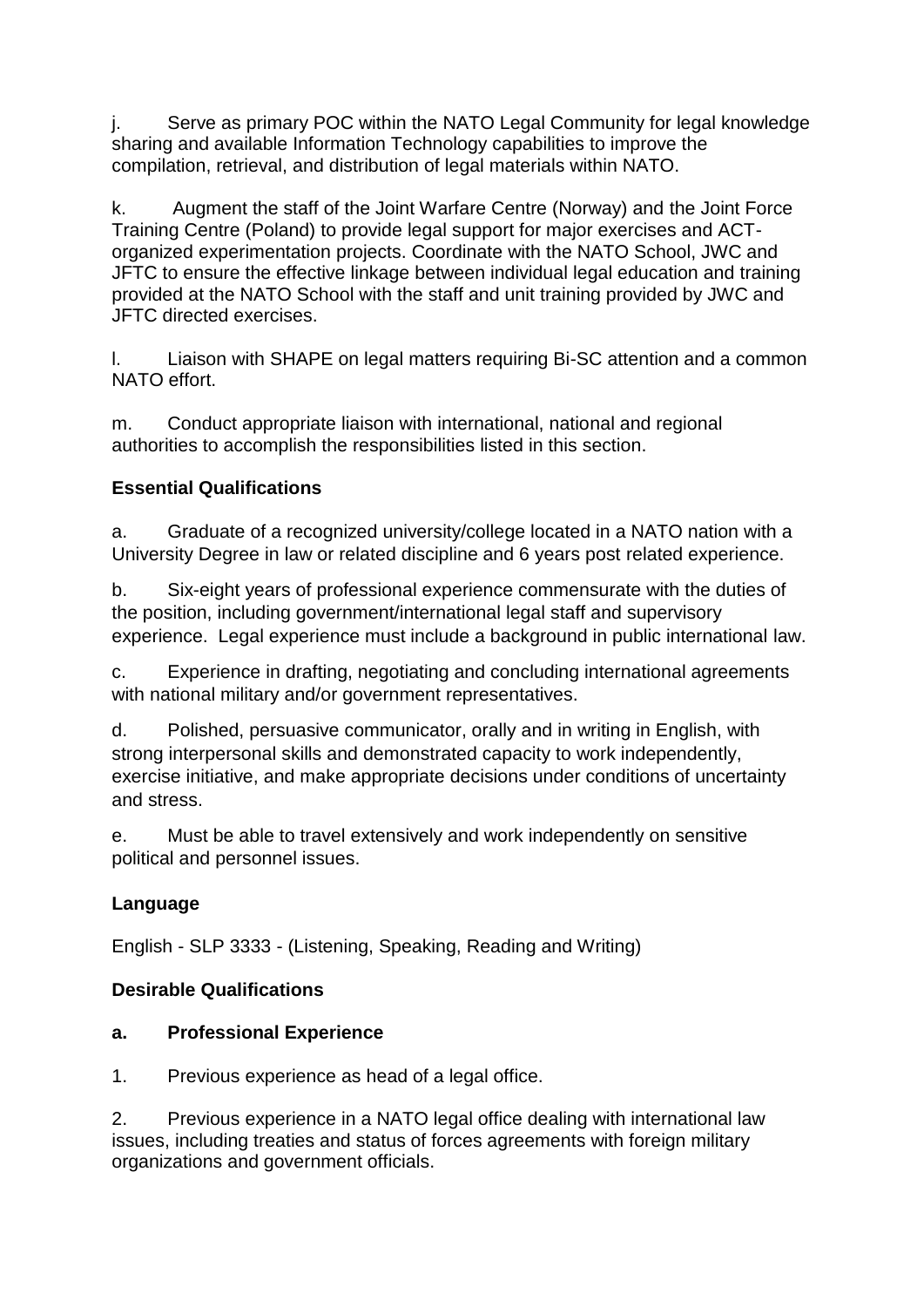3. Familiarity with the legal, fiscal and operational dimensions of multinational agreements and NATO documents at a strategic level.

4. Former military training/experience and knowledge of the NATO military command structure, organization and mission.

5. Experience as instructor/facilitator of NATO courses, seminars, and/or exercises

6. NATO Legal Advisor Course provided by NATO - School Oberammergau (NSO)

7. NATO Operational Law Course provided by NATO - School Oberammergau (NSO)

# **b. Education/Training**

1. Training with computers and advanced information systems, including MS Word, MS PowerPoint and Outlook

# **c. Language**

French SLP 2222 - (Listening, Speaking, Reading and Writing).

# **Attributes/Competencies**

• Personal Attributes:

a. He/she must have the ability to work harmoniously in a multi-national environment, while representing and projecting HQ SACT positions in a firm but tactful manner.

b. He/she must have problem-solving creativity and judgment under stressful conditions and in the numerous instances when precedents are unavailable or inappropriate.

c. He/she must have energy, initiative, and intellectual force to provide a broad range of legal services to multiple and diverse ACT organizations dispersed throughout central and southern Europe.

d. He/she must have the ability to produce documents and correspondence of exceptional quality and persuasiveness in the English language.

• Professional Contacts: He/she serves as primary legal advisor to the two-star SACTREPEUR (Brussels, BE) and the Director of the HQ SACT European Element (Mons, BE) and the Commander of the JALLC in Portugal. He/she will also assist and coordinate with NCIA Legal Advisor and the legal advisor at the NATO School (Oberammergau, GE). Contacts outside of ACT are principally with legal, policy and financial officials in other NATO headquarters and bodies, up to the level of DIMS and the SHAPE COS, and senior officials of various ministries in countries hosting ACT subordinate organizations. Often involved in significant discussion and